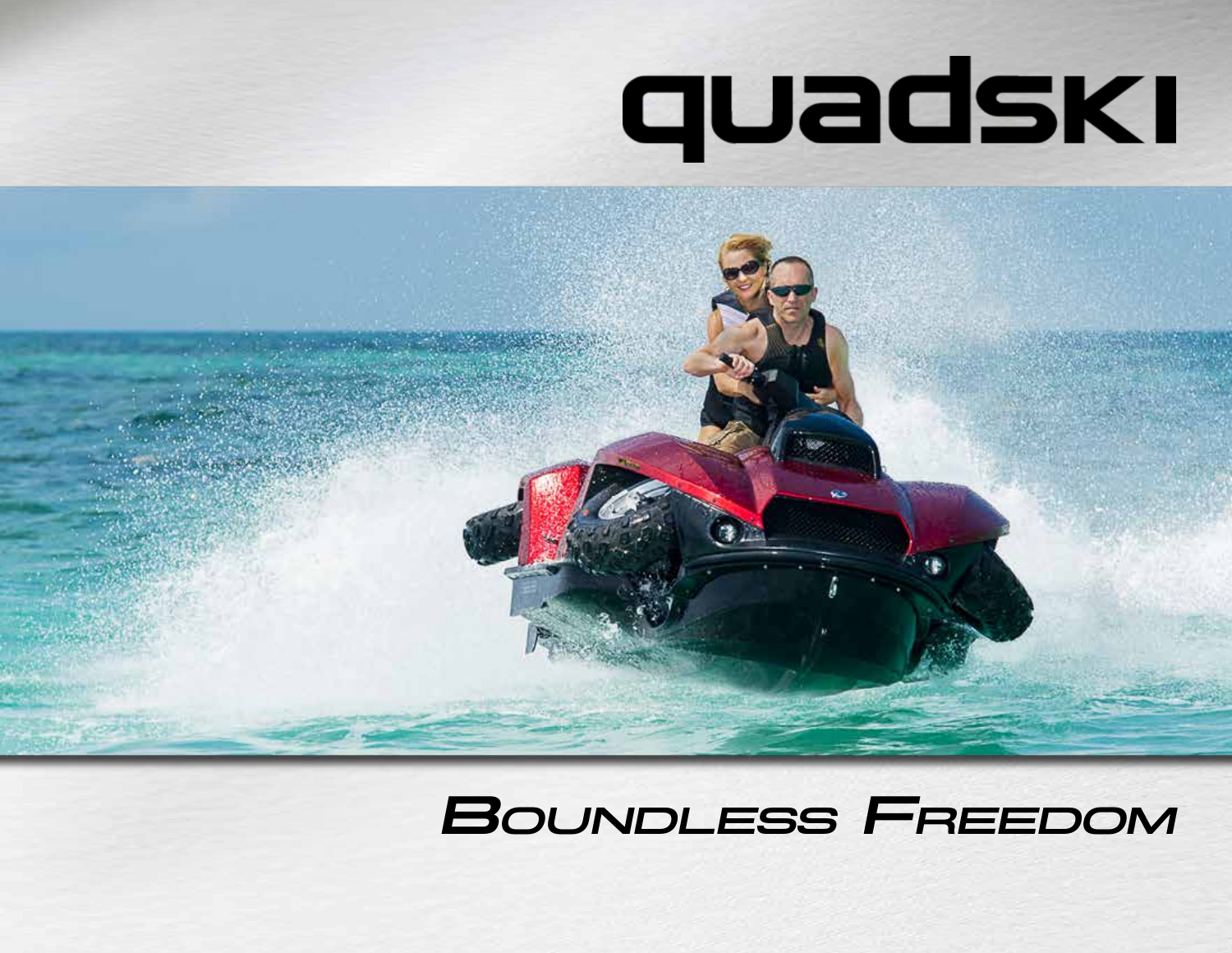

# quadski

Gibbs Sports Amphibians, the pioneering global leader in High Speed Amphibian (HSA) technology, introduces two innovative amphibians -- the Quadski and Quadski xL -- that redefine the ideas of freedom, flexibility and fun.

#### **FREEDOM**

The Quadski ushers in a new era of thrilling, go-anywhere recreation. You no longer have to choose between trail and water, opening up opportunities to explore like never before. Climb on, feel the freedom… and leave the boundaries behind!

#### **FLEXIBILITY**

A true amphibian, the Quadski is equally agile on land and water. A simple touch of a switch retracts the wheels after entering the water and deploys them when approaching land. The transition is quick and easy, allowing you to enjoy an exciting experience in either environment.

#### **FUN**

Riding the Quadski is a unique and exhilarating experience — one that indulges your sense of adventure. Capable of reaching speeds of 45 mph on both land and water, the Quadski delivers spirited and stable performance. From trailhead to beachhead, you are propelled onto a ground-breaking level of fun and excitement.

Manufactured in Auburn Hills, Michigan, the world's first high speed sports amphibians enhance the freedom, flexibility and fun of personal powersports while eliminating the need to compromise between land and water.

![](_page_1_Picture_10.jpeg)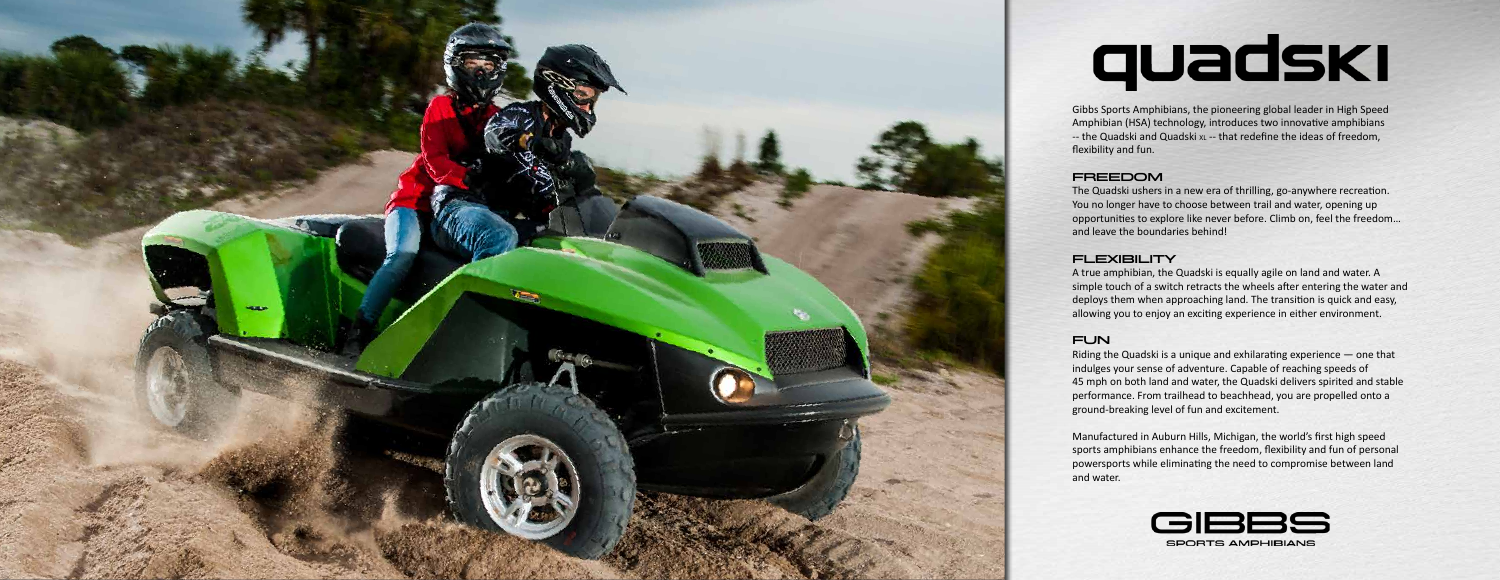#### **1** BMW ENGINE

A powerful and efficient BMW Motorrad K1300 engine is the heart of the Quadski and Quadski xL. BMW's durable but lightweight power plant produces up to 140 horsepower and enables speeds of 45 mph on both land and water for rousing, one-of-a-kind ride experiences.

The Quadski's revolutionary retractable suspension provides a nearly-seamless transition from performance ATV to a wheels-up personal watercraft in less than five seconds. The robust, but lightweight aluminum-alloy suspension delivers protection from the elements, while providing an exhilarating ride on both land and water. 1 BMW ENGINE<br>
A powerful and efficient BMW Mot<br>
K13300 engine is the heart of the Qu<br>
K1300 engine is the heart of the Qu<br>
and Quadski x.. BMW's durable bu<br>
lightweight power plant produces to<br>
to 140 horsepower and enable

#### **2** SUSPENSION

#### **B** COMPOSITE HULL

The Quadski and Quadski xL feature a patented water jet drive that is lighter and more compact than those found on a typical personal watercraft. This inventive design provides high levels of thrust to reach planing speed in seconds, along with outstanding maneuverability

Ride performance and comfort are the result of the Quadski's lightweight composite hull, which delivers a solid planing surface and excellent lateral stability for responsive control on water. In land mode, the wide stance and low center of gravity give Quadski and Quadski xL a smooth, surefooted feel and nimble handling.

#### **JET DRIVE**

![](_page_2_Picture_8.jpeg)

![](_page_2_Picture_9.jpeg)

![](_page_2_Picture_10.jpeg)

![](_page_2_Picture_11.jpeg)

![](_page_2_Picture_12.jpeg)

4

![](_page_2_Picture_13.jpeg)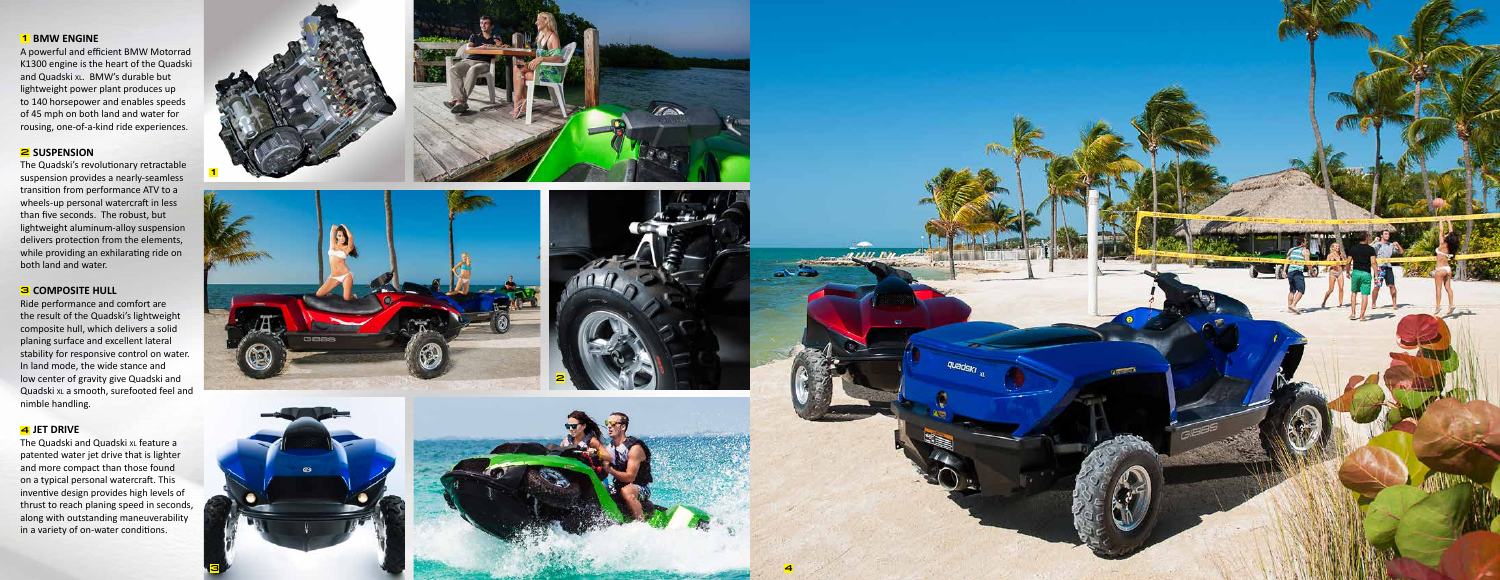![](_page_3_Picture_0.jpeg)

### quadski <sub>xt</sub> quadski

55.5 in / 1,410 mm 62.5 in / 1,587 mm 128.3 in / 3,260 mm 53.5 in / 1,359 mm 70.5 in / 1,790 mm 8.9 in / 225 mm 1,333 lbs / 605 kg

#### Rider Capacity 1 Person

#### **DIMENSIONS**

| Track width:      |
|-------------------|
| Overall width:    |
| Overall length:   |
| Overall height:   |
| Wheelbase:        |
| Ground clearance: |
| Weight (curb):    |
|                   |

#### Rider Capacity 2 Person

#### **DIMENSIONS**

| Track width:      | 55.5 in / 1,410 mm  |
|-------------------|---------------------|
| Overall width:    | 62.5 in / 1,587 mm  |
| Overall length:   | 140.2 in / 3,560 mm |
| Overall height:   | 53.0 in / 1,345 mm  |
| Wheelbase:        | 82.3 in / 2,090 mm  |
| Ground clearance: | 8.6 in / 215 mm     |
| Weight (curb):    | 1,437 lbs / 652 kg  |
|                   |                     |

![](_page_3_Picture_9.jpeg)

Standard colors: Yellow, Silver, Blue, Red. Custom colors available upon request.

![](_page_3_Picture_10.jpeg)